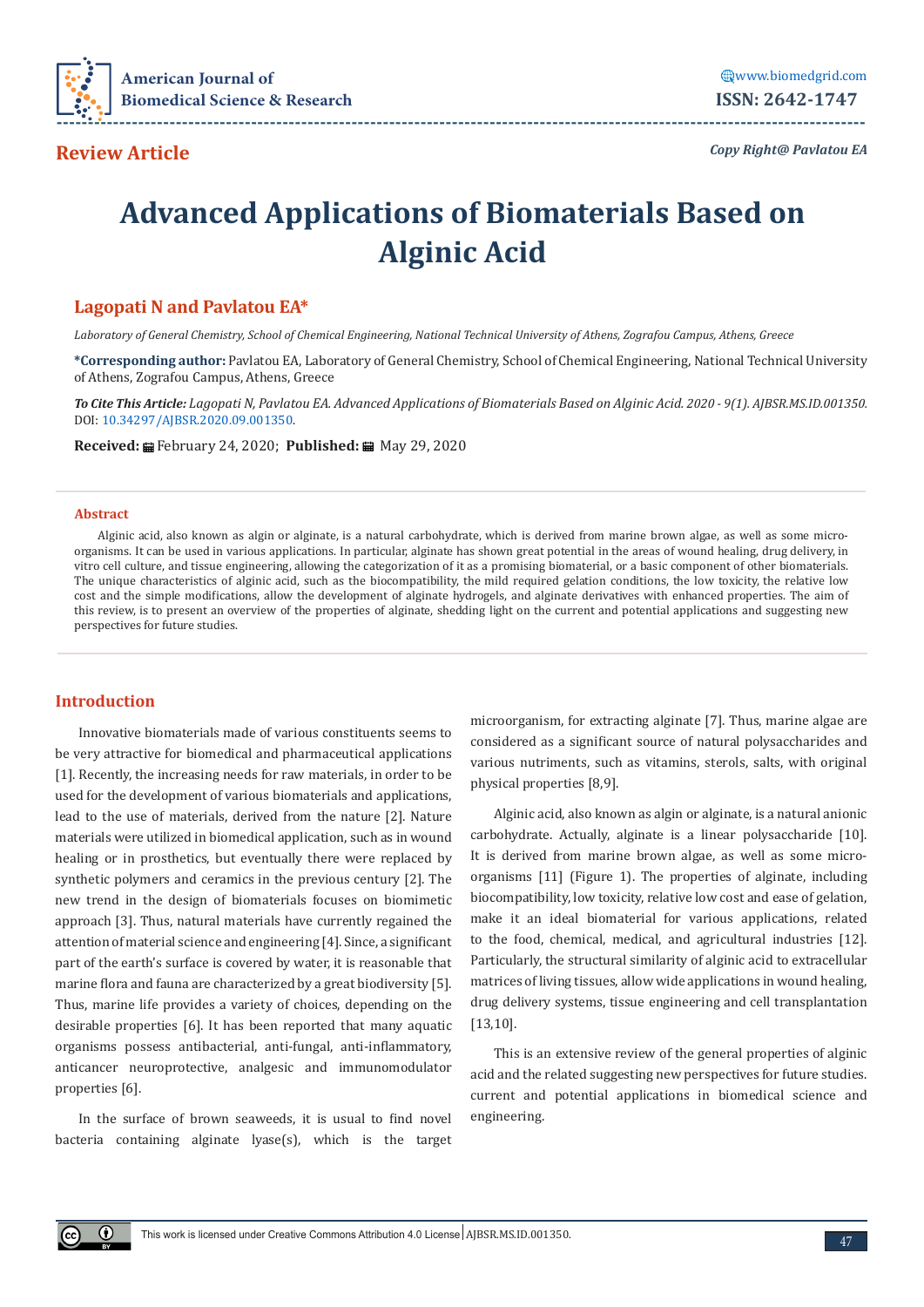

genera *Pseudomonas* and *Azotobacter*.

## **Alginic Acid structure and properties**

### **Origins and extraction of Alginic Acid**

Alginic acid is one of the most popular and intensely studied natural biopolymers [1]. The alginate is typically originated from brown algae, known as *Phaeophyceae,* including *Laminaria hyperborea*, *Laminaria digitata, Laminaria japonica, Ascophyllum nodosum*, and *Macrocystis pyrifera* [10]. The extraction employs aqueous alkali solutions, such as NaOH [13], the extract is filtered and sodium or alternatively calcium chloride is utilized to precipitate the alginic salt, which can be transformed to alginic acid by dilution of HCl [14]. The final alginate acid is produced by further purification and conversion [10].

Alginic acid is also derived from bacterial genera Pseudomonas and Azotobacter. In fact, this kind of biosynthesis provides alginate with more defined physical properties compared to that obtained from algae-derived alginate [15].

Four common biogenic synthesis of alginic acid have been reported:

- a) Precursor substrate synthesis,
- b) Polymerization and cytoplasmic membrane transfer,
- c) Periplasmic transfer and modification and
- d) Export through the outer membrane [16].

#### **Structure and properties of Alginate**

Depending on the algae species, the age, the type and the condition of the tissues, as well as the process of extraction, the quantity and quality of the alginates varies [17]. Alginates are actually linear copolymers with blocks of (1→4)-α-L-guluronic acid (G), (1→4)-β-D-mannuronic acid blocks (M) and heteropolymeric sequences of M and G (MG blocks) [18](Figure 2). The M/G ratio as well as the length of each block can be estimated through proton NMR depends on the natural source [19]. The different combinations between M and G blocks, lead to the manufacture of at least 200 different alginates [10]. Purified alginates have the potential to form fibers, beads, hydrogels, or films particularly in presence of calcium. However, it must be mentioned that MM and MG blocks can interact with calcium counterions.

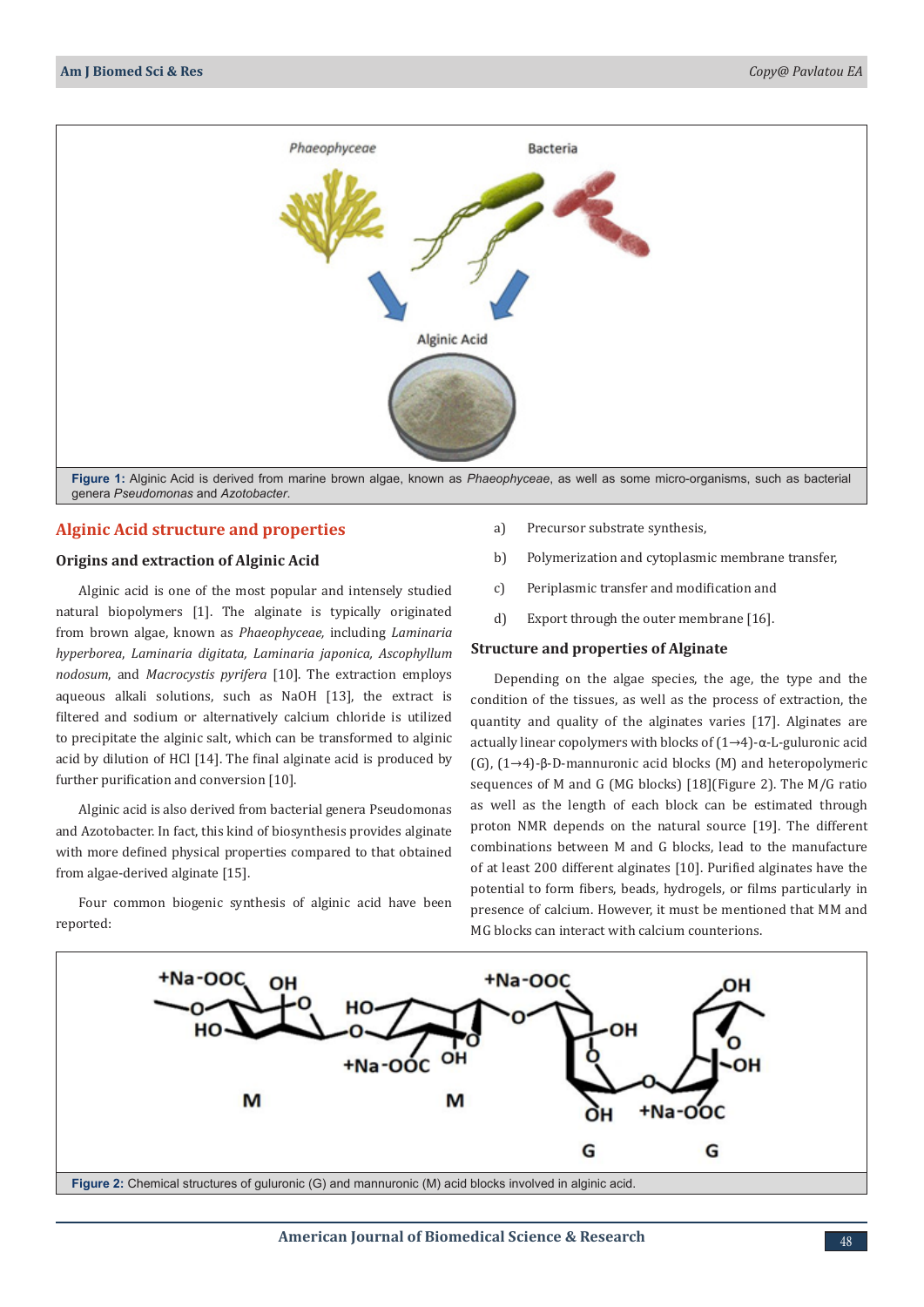#### **Alginate hydrogels**

Alginate can be used in a hydrogel form in biomedicine, for wound healing, drug delivery and tissue engineering applications [20]. Hydrogels are 3-D cross-linked networks synthesized mainly by hydrophilic polymers [21]. They are typically biocompatible, due to the similarity of their structure with various biomolecules [12].

Alginate hydrogels can be prepared by various cross-linking methods, such as chemical or physical cross-linking of hydrophilic polymers, via gelation process [22]. George M et al. support the idea that only the G-blocks participate in intermolecular cross-linking with divalent cations, forming hydrogels [23]. The existence of GG block content in an alginate hydrogel has a direct impact on the stiffness of the final product [24]. Particularly the sodium alginate, as a typical example of the monovalent salt form of alginate, presents a high water-solubility, increasing the solvent viscosity upon dissolution and allowing the use in interesting applications [25]. The average molar mass, and the distribution of the molar masses also controls the viscosity of the solution as well as the stiffness of the hydrogels [10]. Actually, increasing the molecular weight of an alginate, the physical properties of the resultant hydrogel are improved [10]. In alginic medium, alginate may provide gels based in H-bond network [18]. The ion-exchange properties of alginic acid are very important, since they allow strong interactions with Ba, Sr and Ca, resulting to a hydrogel with reversibility in the presence of large excess of monovalent salts or other complex compounds [8].

It is important to be mentioned that the physical properties control the stability of the gels and the rate of drug release from the alginate hydrogels [10]. Alginic acid is non-degradable in mammals, since they lack the enzyme "alginase", which is responsible for the cleavage of the polymer chains [26]. The ionically cross-linked alginate gels can be dissolved, under specific conditions, such as when creating partial oxidation of alginate chains [27]. However, even in this case, the alginates cannot be completely removed from the body, because the average molecular weight is higher than the renal clearance threshold of the kidneys [10].

#### **Derivatives of Alginic acid**

**Amphiphilic alginate:** Various alginate derivatives are utilized in a wide range of biomedical applications. Perhaps the most common type of alginate derivates is the amphiphilic alginate which is synthesized by introducing hydrophobic moieties [11]. Among the main advantages of the amphiphilic alginates is that they can form self-assembled structures in aqueous media, and that they have the potential to be used in various drug delivery systems [28].

Amphiphilic derivatives of sodium alginate can be produced through the conjugation of long alkyl chains, via ester bond formation [29]. Aqueous solutions of these alginate derivatives could be exploited in cartilage repair and regeneration approaches [20]. Additionally, microparticles can be prepared from these amphiphilic derivatives by dispersion in a sodium chloride solution, allowing the encapsulation of proteins and their release, in the presence of surfactants that disrupt intermolecular hydrophobic junctions or esterases which hydrolyze the ester bonds between alkyl chains and the alginate backbone [10]. Furthermore, hydrogels can be prepared from this alginate derivatives, providing long-term stability in aqueous media [30].

**Cell-interactive alginate:** Recently another category of alginate derivatives, containing cell-adhesive peptides, has been gained attraction [31]. These compounds can be prepared through the addition of peptides, such as side-chains [32]. Appropriate ligands are of crucial importance to regulate cellular interactions, particularly for tissue engineering applications, since alginate lacks mammalian cell-adhesivity [33]. Peptides including the triplet (RGD) are widely used as model adhesion ligands, due to the wide-spread existence of integrin receptors for this ligand on various cell types [34]. These peptides can be chemically coupled to the alginate backbone [10]. A minimum concentration of RGD peptides in alginate gels is needed for the adhesion and growth of cells, and this ratio is perhaps cell type – dependent [35]. The affinity of the RGD peptide is another important parameter. Cyclic RGD peptides are considered to be more potent and are needed at lower concentrations than linear RGD peptides [34]. Also, various peptides, containing either the DGEA (Asp–Gly–Glu–Ala) or the YIGSR (Tyr-Ile-Gly-Ser-Arg) sequences have also been utilized for the modification of alginate gels [10].

#### **Applications of alginic acid**

#### **Application of alginic acid in industry**

**Alginates in Food Industry:** The most common applications of alginates are based on their gel-forming ability. Their properties make them quite suitable in the field of food and beverages [36]. They are completely organic and for this reason they are considered as safe substances for food applications [36]. Thus, alginates are widely used as food additives in jams and jellies, to improve and stabilize the structure of food [37]. They are capable of thickening a solution, whenever they are dissolved in water and they have the ability to form either gels whenever they are added to a calcium salt solution or sodium or calcium alginate films and calcium alginate fibers [10]. For the aforementioned reasons, alginates are used as enhancers of viscosity, stability and for emulsifying solutions, to enhance food preservation, improve flavor, taste, and appearance of the food [36]. For safety reasons, in Europe, regulations assign each additive a unique number, the well-known "E numbers," for each and every approved additive [38]. The regulatory status of alginic acid products, which are widely known as E 401, E 402, E 403, E 404, and E 405, in dietary supplements, is summarized in Table 1.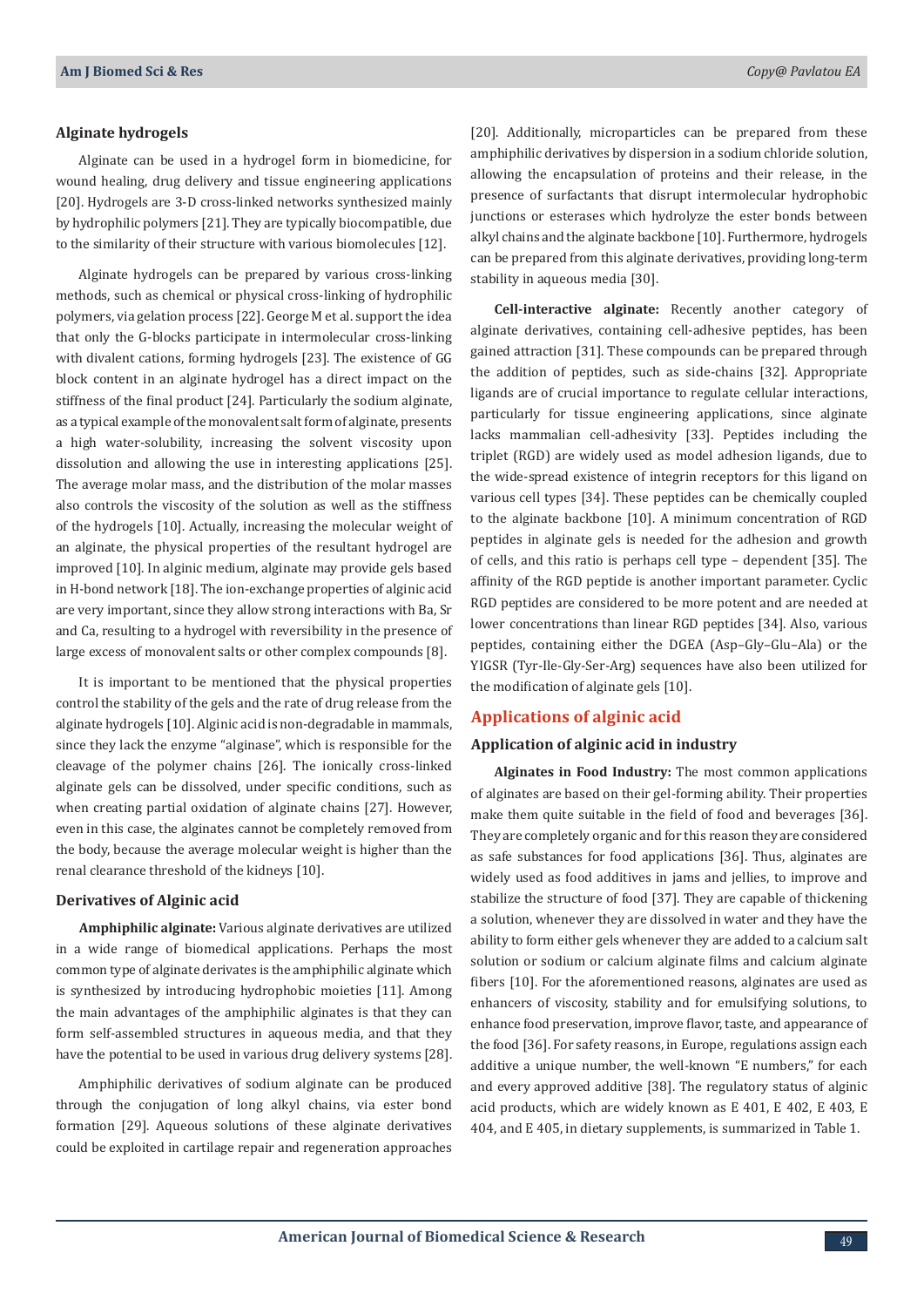| <b>Table 1:</b> Regulatory status for alginate products. |                          |                                 |  |
|----------------------------------------------------------|--------------------------|---------------------------------|--|
| <b>Product</b>                                           | <b>Regulatory Status</b> |                                 |  |
|                                                          | <b>European Union</b>    | <b>United States of America</b> |  |
| Sodium alginate                                          | E 401                    | GRAS, 21 CFR 184.1724           |  |
| Potassiun alginate                                       | E 402                    | GRAS, 21 CFR 184.1610           |  |
| Ammonium alginate                                        | E 403                    | GRAS, 21 CFR 184.1133           |  |
| Calcium alginate                                         | E 404                    | GRAS, 21 CFR 184.1187           |  |
| Propylene glycol alginate                                | E 405                    | 21 CFR 172.858                  |  |

#### **Alginates in packaging**

Nowadays, it is well established that packaging is very crucial for the containment and preservation of food products [39]. The materials that are widely used, are typically based on polymers from non-renewable sources, associated with environmental concerns [40]. Hence, several studies carried out in recent years have focused on the development of food packaging, based on natural polymers [41]. Alginate is perhaps the most widely studied essential biopolymer and it is considered as the preferred filmforming material [36].

| <b>Table 2:</b> Alginate in food packaging [5]. |                                                                                                                  |                                                                                                                               |  |
|-------------------------------------------------|------------------------------------------------------------------------------------------------------------------|-------------------------------------------------------------------------------------------------------------------------------|--|
| <b>Alginate form</b>                            | <b>Additional compounds</b>                                                                                      | Advantage                                                                                                                     |  |
| Sodium alginate                                 | Silver nanoparticles                                                                                             | Increase in shelf life of some fruits and vegetables (carrots, pears,<br>etc.)                                                |  |
|                                                 | Polyethyleneimine, poly(lactic acid)                                                                             | Increase in oxygen barrier properties                                                                                         |  |
|                                                 | a. Montmorillonite/cellulose nanoparticles and<br>b. Montmorillonite clay                                        | a. Reduction in the water vapor permeability, b. Reduction in the<br>water permeability and increase in the water solubility. |  |
|                                                 | CaCl <sub>2</sub>                                                                                                | Improved mechanical properties, water resistance, Decrease<br>water vapor permeability                                        |  |
|                                                 | Lemongrass oil and glycerol                                                                                      | Flexibility, Increased antimicrobial properties, mechanical<br>strength                                                       |  |
|                                                 | Natamycin                                                                                                        | Increase water solubility, water vapor permeability and opacity;<br>Decreased tensile strength                                |  |
|                                                 | Lysozyme, nisin, ethylenediaminetetraacetic acid                                                                 | Antimicrobial effect                                                                                                          |  |
| Food-grade alginate                             |                                                                                                                  | Preserves quality of mushrooms and increases the shelf life                                                                   |  |
| Alginate cast film                              | Glycerol and sorbitol                                                                                            | Positive influence on the mechanical properties.                                                                              |  |
|                                                 | Enterocins and high-pressure processing                                                                          | Delayed growth of L. monocytogenes                                                                                            |  |
|                                                 | Potassium sorbate                                                                                                | Potential use for release of active substances                                                                                |  |
| Calcium alginate                                | Silver-montmorillonite nanoparticles                                                                             | Prevents dehydration, Antimicrobial effect, Increased shelf life                                                              |  |
|                                                 | Nisin                                                                                                            | Suppression of bacterial growth                                                                                               |  |
|                                                 |                                                                                                                  | Lowered shrinkage loss                                                                                                        |  |
| Biocomposite film of cellulose<br>and alginate  | Microfibrillated cellulose, nanofibrillated<br>cellulose, nanofibrillated anionic dicarboxylic<br>acid cellulose | Increased mechanical properties, increased grease barrier<br>properties, decreased water vapor permeability                   |  |
| Gelatine/sodium alginate<br>blend               | Corn oil, olive oil                                                                                              | Minimizes water loss                                                                                                          |  |
| Propylene glycol alginate                       | Soy protein isolate films                                                                                        | Tensile strength increased, decreased water vapor permeability<br>and solubility                                              |  |

Active packaging is currently the key technology, preserving food quality via the controlled release of active agents from the packaging [42]. For instance, in order to avoid lack of crunchiness, during cooking or warming breaded foods in a microwave oven, new products based in the active packaging, are proposed, usually including alginate gel film of alginate gel [8]. Thus, antimicrobial packaging with lactic acid bacteria, embedded in alginate film matrix allows to control the growth of food-borne pathogens [43]. Also, antiradical properties are obtained in the presence of oregano-based film made of polycaprolactone/alginate-calcium film [44]. Table 2 summarizes the applications of alginate in food packaging, gathering the advantages of them [45].

### **Alginates in paper and textiles**

Alginic acid enriched with calcium and mixed with starch presents high water retention in paper coating (Rinaudo M., 2014). This property is very important for size press coating formulation, improving coating rheology, controlling migration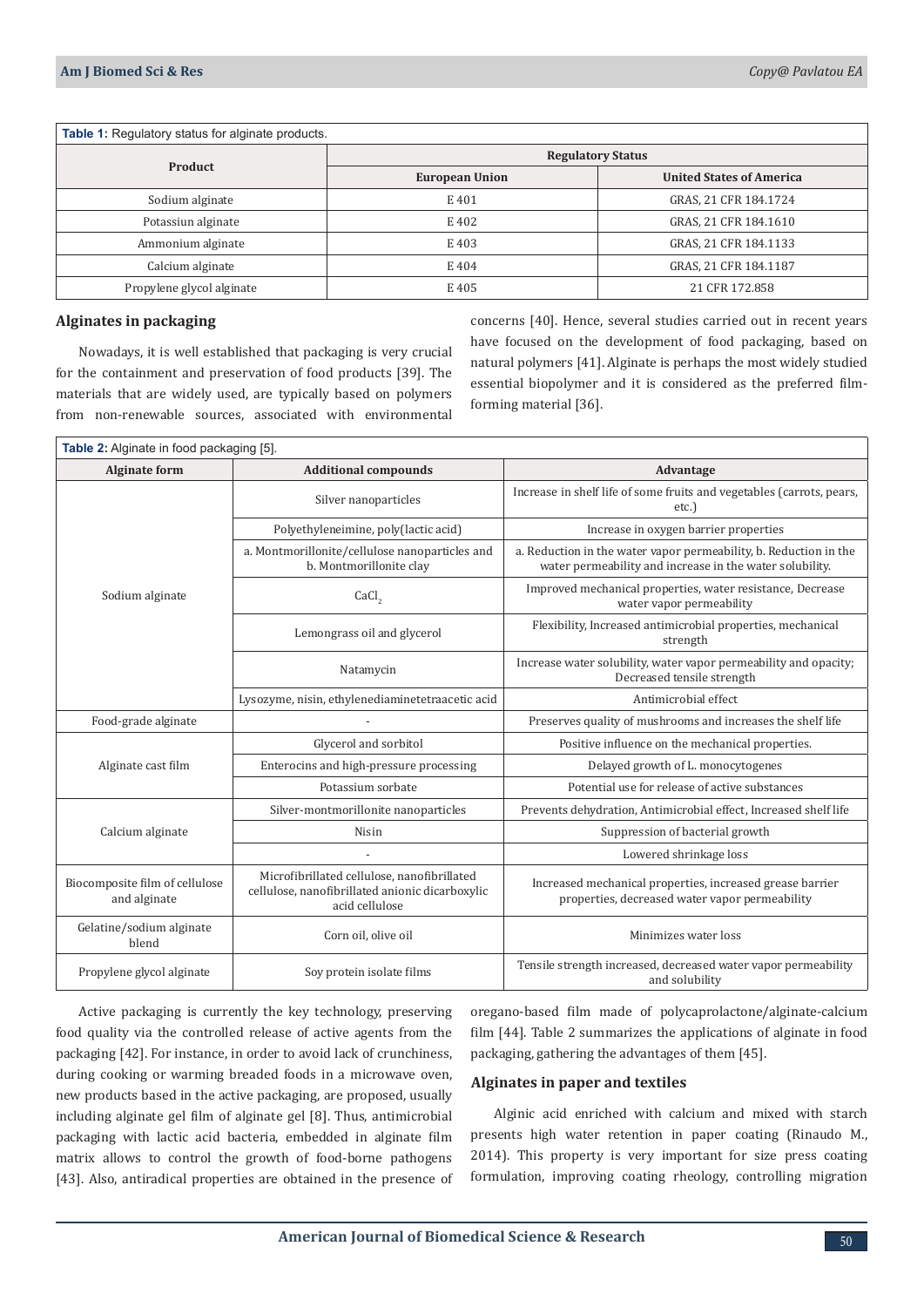and increasing coat weight uniformity [46]. Alginate fibers are widely used as wound management materials [47]. The common process to produce highly absorbent wound dressing materials is wet-spinning [1]. The mixture of alginate with sodium and calcium fibers result to a final product with high wet integrity, due to calcium and enhanced absorbency, due to sodium [10]. Alginate fibers and silver fibers can improve the anti-microbial properties, while zinc fibers can act as immune modulators [48]. Alginate calcium fibers, prepared via wet-spinning process, possess high tensile strength, desirable property for cloth materials [49]. The combination of yarns and textile of alginate calcium fibers lead to a nice feeling and strength [8].

## **Biomedical applications of alginic acid**

Alginate hydrogels are quite attractive in wound healing, drug delivery, and tissue engineering applications [10]. This fact is related to the structural similarity of the hydrogels to the extracellular matrices in tissues and for this reason they can be manipulated, playing several critical roles [12]. In pharmaceutical industry, purified alginates are utilized as stabilizer in solution and dispersion of solid substances [8]. The main uses of alginates in biomedical applications are associated with controlled drug release, cells encapsulation, scaffolds in ligament, tendon tissue engineering and preparation of moulds in dentistry [20].

Alginic acid is also used in certain medications, such as Gaviscon liquid, creating a foam barrier for coating the stomach [50]. It is often combined with aluminum hydroxide and magnesium carbonate to form antacids. This combination of alginic acid, aluminum hydroxide, and magnesium carbonate can help to treat symptoms of stomach ulcers, gastroesophageal reflux disease and other conditions caused by excess stomach acid [51]. This medicine can be used for the treatment of heartburn, upset stomach, sour stomach, or acid indigestion. Alginate seems not to be absorbed or metabolized after ingestion [52].

New technology of medical textiles is an important field, showing great expansion, in the design and development of wound management products [53]. Fibers and dressings, which are fabricated to be used as wound care products ought to have hemostatic, anti-bacterial, anti-viral, fungistatic, non-toxic, high absorbent, non-allergic, breathable, biocompatible, and good mechanical properties [54]. Various materials are used for textile structures in modern wound dressings, such as sliver, yarn, crochet, braided, woven, non-woven, knitted and composite materials [55]. The addition of specialized additives can enhance the properties of advanced wound dressings [56]. Alginates can be used in hemostatic material and wound dressing [47]. Alginate wound dressings can maintain the normal moist microenvironment, minimizing bacterial infection at the wound, and facilitating wound healing [57].

Nanofibers are also used in wound care, since they gather unique properties, such as high surface area to volume ratio, nanoscale fiber diameter, porosity and light weight [58]. Alginate nanofibers, produced by electrospinning technique in presence of various synthetic polymers, can improve the processability [59].

Alginate wound dressings can absorb a large quantity of liquid inside the fiber structure, due to their unique gel blocking properties [60]. Furthermore, these wound dressings possess novel hemostatic and antimicrobial potential, promoting wound healing [47]. Thus, they are now widely used in the management of highly exuding wounds such as surgical wounds, leg ulcers and pressure sores [61]. Calcium alginate in wound dressing can provide hemostasis and tissue repair, since in contact with blood, Ca<sup>+2</sup> ions can activate platelet aggregation, reducing the coagulation time [62]. Enhanced alginate with hydrolyzed chitosan shows improved antibacterial properties [63].

Alginate gels allow the controlled release of drug molecules, from small chemical drugs to macromolecular proteins, depending on the cross-linker types and cross-linking methods [64]. Additionally, alginate hydrogels can be orally administrated or injected into the body allowing extensive pharmaceutical applications [65]. Furthermore, they are considered as promising candidates for cell transplantation in tissue engineering, by delivering cells to the target-area, providing space for new tissue formation, and controlling the structure and function of the engineered tissue [66- 68].

### **Conclusion**

It is clear that alginates are natural polysaccharides which may be used in various applications. Biomedical and pharmaceutical applications of purified alginates seem certainly the most promising field of their applications. Particularly, alginate has shown great potential in the areas of wound healing, drug delivery, *in vitro* cell culture, and tissue engineering. Its biocompatibility, the mild required gelation conditions and the simple modifications, allow the development of alginate hydrogels, and alginate derivatives with enhanced properties. It is expected that in the future, the alginatebased materials which are designated to be used in medicine are likely to evolve considerably, particularly in active applications, like active packaging, active wound dressing and other smart systems. The production of new alginate polymer derivatives, with distinct properties, employing the use of genetic engineering, to control the biogenetic synthesis of alginate through bacteria, remains a great challenge.

#### **Acknowledgment**

«This research is implemented through IKY scholarships program and co-financed by the European Union (European Social Fund - ESF) and Greek national funds through the action entitled "Reinforcement of Postdoctoral Researchers", in the framework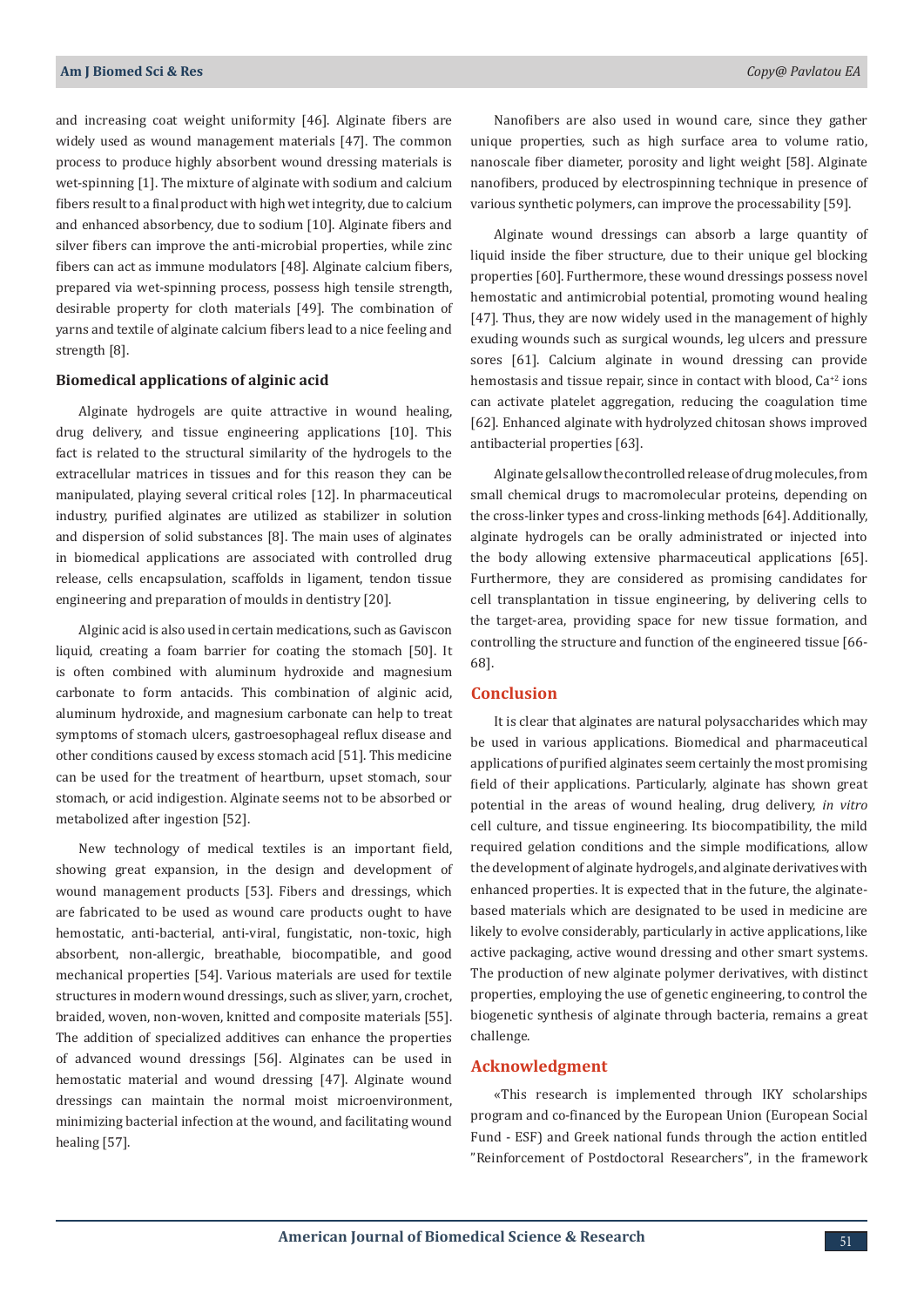of the Operational Program "Human Resources Development Program, Education and Lifelong Learning" of the National Strategic Reference Framework (NSRF) 2014 - 2020 - MIS5001552».

#### **References**

- 1. [Wróblewska Krepsztul J, Rydzkowski T, Michalska-Pożoga I, Thakur VK](https://pubmed.ncbi.nlm.nih.gov/30857370/)  [\(2019\) Biopolymers for Biomedical and Pharmaceutical Applications:](https://pubmed.ncbi.nlm.nih.gov/30857370/)  Recent Advances and Overview of Alginate Electrospinning. [Nanomaterials \(Basel, Switzerland\) 9\(3\): 404.](https://pubmed.ncbi.nlm.nih.gov/30857370/)
- 2. [Song R, Murphy M, Li C, Ting K, Soo C, et al \(2018\) Current development](https://www.ncbi.nlm.nih.gov/pmc/articles/PMC6161720/)  [of biodegradable polymeric materials for biomedical applications. Drug](https://www.ncbi.nlm.nih.gov/pmc/articles/PMC6161720/)  [Des Devel Ther 12: 3117-3145.](https://www.ncbi.nlm.nih.gov/pmc/articles/PMC6161720/)
- 3. Park KD, Wang X, Lee JY, Park KM, Zhang S, et al (2016) Research trends in biomimetic medical materials for tissue engineering: commentary. Biomaterials research. 20: 8.
- 4. [Perera AS, Coppens MO \(2019\) Re-designing materials for biomedical](https://www.semanticscholar.org/paper/Re-designing-materials-for-biomedical-applications%3A-Perera-Coppens/760ffc344ad2fb549695edc55506ecf6f3e50263)  [applications: from biomimicry to nature-inspired chemical engineering.](https://www.semanticscholar.org/paper/Re-designing-materials-for-biomedical-applications%3A-Perera-Coppens/760ffc344ad2fb549695edc55506ecf6f3e50263)  [Philosophical transactions. Series A, Mathematical, physical, and](https://www.semanticscholar.org/paper/Re-designing-materials-for-biomedical-applications%3A-Perera-Coppens/760ffc344ad2fb549695edc55506ecf6f3e50263)  [engineering sciences. 377 \(2138\): 20180268.](https://www.semanticscholar.org/paper/Re-designing-materials-for-biomedical-applications%3A-Perera-Coppens/760ffc344ad2fb549695edc55506ecf6f3e50263)
- 5. Dinerstein E, Vynne C, Sala E, Joshi AR, Fernando S, et al. (2019) A Global Deal For Nature: Guiding principles, milestones, and targets. Science advances. 5(4).
- 6. [Malve H \(2016\) Exploring the ocean for new drug developments: Marine](https://pubmed.ncbi.nlm.nih.gov/27134458/)  [pharmacology. Journal of pharmacy & bioallied sciences, 8\(2\): 83-91.](https://pubmed.ncbi.nlm.nih.gov/27134458/)
- 7. [Inoue A \(2018\) Characterization of PL-7 Family Alginate Lyases From](https://pubmed.ncbi.nlm.nih.gov/29909836/)  [Marine Organisms and Their Applications. Chapter 16. In Methods in](https://pubmed.ncbi.nlm.nih.gov/29909836/)  [Enzymology. pp. 605.](https://pubmed.ncbi.nlm.nih.gov/29909836/)
- 8. [Rinaudo M \(2014\) Biomaterials based on a natural polysaccharide:](https://www.sciencedirect.com/science/article/pii/S1405888X14703225)  [alginate. TIP Rev. Esp. Cienc Quím Biol 17 \(1\): 92-96.](https://www.sciencedirect.com/science/article/pii/S1405888X14703225)
- 9. [Rinaudo M \(2008\) Main properties and current applications of some](https://onlinelibrary.wiley.com/doi/abs/10.1002/pi.2378)  [polysaccharides as biomaterials. Polymer International 57 \(3\), 397-430.](https://onlinelibrary.wiley.com/doi/abs/10.1002/pi.2378)
- 10. [Lee KY, Mooney DJ \(2012\) Alginate: properties and biomedical](https://pubmed.ncbi.nlm.nih.gov/22125349/)  [applications. Progress in polymer science, 37\(1\): 106–126.](https://pubmed.ncbi.nlm.nih.gov/22125349/)
- 11. [Szekalska M, Puciłowska A, Szymańska E, Ciosek P, Winnicka K \(2016\)](https://www.hindawi.com/journals/ijps/2016/7697031/)  [Alginate: Current Use and Future Perspectives in Pharmaceutical and](https://www.hindawi.com/journals/ijps/2016/7697031/)  [Biomedical Applications. International Journal of Polymer Science.](https://www.hindawi.com/journals/ijps/2016/7697031/)
- 12. [Catoira MC, Fusaro L, Francesco D, Ramella M, Boccafoschi F \(2019\)](https://link.springer.com/article/10.1007/s10856-019-6318-7)  [Overview of natural hydrogels for regenerative medicine applications. J](https://link.springer.com/article/10.1007/s10856-019-6318-7)  [Mater Sci Mater Med 30: 115.](https://link.springer.com/article/10.1007/s10856-019-6318-7)
- 13. [Spadari CC, Lopes LB, Ishida K \(2017\) Potential Use of Alginate-Based](https://www.ncbi.nlm.nih.gov/pmc/articles/PMC5276814/)  [Carriers As Antifungal Delivery System. Frontiers in microbiology 8: 97.](https://www.ncbi.nlm.nih.gov/pmc/articles/PMC5276814/)
- 14. Pereira L, Cotas J (2020) Introductory Chapter: Alginates A General Overview. In Alginates - Recent Uses of This Natural Polymer. Intech Open.
- 15. [Hay ID, Ur Rehman Z, Moradali MF, Wang Y, Rehm BH \(2013\) Microbial](https://pubmed.ncbi.nlm.nih.gov/24034361/)  [alginate production, modification and its applications. Microbial](https://pubmed.ncbi.nlm.nih.gov/24034361/)  [biotechnology 6\(6\): 637-650.](https://pubmed.ncbi.nlm.nih.gov/24034361/)
- 16. [Remminghorst U, Rehm BH \(2006\) Bacterial alginates: from biosynthesis](https://pubmed.ncbi.nlm.nih.gov/16912921/)  [to applications. Biotechnol Lett 28\(21\): 1701-1712.](https://pubmed.ncbi.nlm.nih.gov/16912921/)
- 17. [Wells ML, Potin P, Craigie JS, Raven JA, Merchant SS, et al \(2017\) Algae](https://pubmed.ncbi.nlm.nih.gov/28458464/)  [as nutritional and functional food sources: revisiting our understanding.](https://pubmed.ncbi.nlm.nih.gov/28458464/)  [Journal of applied phycology 29\(2\): 949–982.](https://pubmed.ncbi.nlm.nih.gov/28458464/)
- 18. [Andriamanantoanina H, Rinaudo M \(2010\) Relationship between the](https://onlinelibrary.wiley.com/doi/abs/10.1002/pi.2943)  [molecular structure of alginates and their gelation in acidic conditions.](https://onlinelibrary.wiley.com/doi/abs/10.1002/pi.2943)  [Polymer International \(Special Issue: Dedicated to François Schué\) 59](https://onlinelibrary.wiley.com/doi/abs/10.1002/pi.2943)  [\(11\): 1531-1541.](https://onlinelibrary.wiley.com/doi/abs/10.1002/pi.2943)
- 19. Aarstad OA, Tondervik A, Sletta H, Skjak-Braek G (2012) Alginate sequencing: An analysis of block distribution in alginates using specific alginate degrading enzymes. Biomacromolecules 13: 106-116.
- 20. [Sun J, Tan H \(2013\) Alginate-Based Biomaterials for Regenerative](https://www.ncbi.nlm.nih.gov/pmc/articles/PMC5452316/) [Medicine Applications. Materials \(Basel Switzerland\) 6\(4\): 1285–1309.](https://www.ncbi.nlm.nih.gov/pmc/articles/PMC5452316/)
- 21. [Chai Q, Jiao Y, Yu X \(2017\) Hydrogels for Biomedical Applications:](https://www.ncbi.nlm.nih.gov/pmc/articles/PMC6318667/) [Their Characteristics and the Mechanisms behind Them. Gels \(Basel](https://www.ncbi.nlm.nih.gov/pmc/articles/PMC6318667/) [Switzerland\) 3\(1\): 6.](https://www.ncbi.nlm.nih.gov/pmc/articles/PMC6318667/)
- 22. [Dodero A, Pianella L, Vicini S, Alloisio M, Ottonelli M, et al \(2019\)](https://www.sciencedirect.com/science/article/abs/pii/S0014305719306986) [Alginate-based hydrogels prepared via ionic gelation: An experimental](https://www.sciencedirect.com/science/article/abs/pii/S0014305719306986) [design approach to predict the crosslinking degree. European Polymer](https://www.sciencedirect.com/science/article/abs/pii/S0014305719306986) [Journal 118: 586-594.](https://www.sciencedirect.com/science/article/abs/pii/S0014305719306986)
- 23. [George M, Abraham TE \(2006\) Polyionic hydrocolloids for the intestinal](https://pubmed.ncbi.nlm.nih.gov/16828914/) [delivery of protein drugs: Alginate and chitosan - a review. Journal of](https://pubmed.ncbi.nlm.nih.gov/16828914/) [Controlled Release 114 \(1\): 1-14.](https://pubmed.ncbi.nlm.nih.gov/16828914/)
- 24. [Aarstad O, Heggset EB, Pedersen IS, Bjørnøy SH, Syverud K, et al \(2017\)](https://www.ncbi.nlm.nih.gov/pmc/articles/PMC6418825/) [Mechanical Properties of Composite Hydrogels of Alginate and Cellulose](https://www.ncbi.nlm.nih.gov/pmc/articles/PMC6418825/) [Nanofibrils. Polymers \(Basel, Switzerland\), 9: 378.](https://www.ncbi.nlm.nih.gov/pmc/articles/PMC6418825/)
- 25. [Gurikov P, Smirnova I \(2018\) Non-Conventional Methods for Gelation of](https://www.ncbi.nlm.nih.gov/pmc/articles/PMC6318612/) [Alginate. Gels \(Basel, Switzerland\) 4\(1\): 14.](https://www.ncbi.nlm.nih.gov/pmc/articles/PMC6318612/)
- 26. [Gasperini L, Mano JF, Reis RL \(2014\) Natural polymers for the](https://pubmed.ncbi.nlm.nih.gov/25232055/) [microencapsulation of cells. Journal of the Royal Society. Interface](https://pubmed.ncbi.nlm.nih.gov/25232055/) [11\(100\)](https://pubmed.ncbi.nlm.nih.gov/25232055/)
- 27. Freeman FE, Kelly DJ (2017) Tuning Alginate Bioink Stiffness and Composition for Controlled Growth Factor Delivery and to Spatially Direct MSC Fate within Bioprinted Tissues. Sci Rep 7: 17042.
- 28. [Tesauro D, Accardo A, Diaferia C, Milano V, Guillon J, et al \(2019\) Peptide-](https://www.ncbi.nlm.nih.gov/pmc/articles/PMC6359574/)[Based Drug-Delivery Systems in Biotechnological Applications: Recent](https://www.ncbi.nlm.nih.gov/pmc/articles/PMC6359574/) [Advances and Perspectives. Molecules \(Basel, Switzerland\) 24\(2\) 351.](https://www.ncbi.nlm.nih.gov/pmc/articles/PMC6359574/)
- 29. Rodriguez S, Tuli R, Wheeler A, Nguyen A, Luong J, et al (2019) Current Perspective and Advancements of Alginate-Based Transplantation Technologies, Alginates – In "Recent Uses of This Natural Polymer", Leonel Pereira. Intech Open.
- 30. Araújo M, Bidarra SJ, Alves PM, Valcarcel J, Vázquez JA, et al (2020) Coumarin-grafted blue-emitting fluorescent alginate as a potentially valuable tool for biomedical applications. J Mater Chem B. 8: 813-825.
- 31. Mondal S, Das S, Nandi AK (2020) A review on recent advances in polymer and peptide hydrogels. Soft Matter 16: 1404-1454.
- 32. [Joo SH \(2012\) Cyclic peptides as therapeutic agents and biochemical](https://www.ncbi.nlm.nih.gov/pmc/articles/PMC3792197/) [tools. Biomolecules & therapeutics 20\(1\): 19–26.](https://www.ncbi.nlm.nih.gov/pmc/articles/PMC3792197/)
- 33. Spicer CD (2020) Hydrogel scaffolds for tissue engineering: the importance of polymer choice. Polym Chem 11; 184-219.
- 34. [Bellis SL \(2011\) Advantages of RGD peptides for directing cell association](https://www.sciencedirect.com/science/article/pii/S0142961211001815) [with biomaterials. Biomaterials 32\(18\): 4205-4210.](https://www.sciencedirect.com/science/article/pii/S0142961211001815)
- 35. [Caliari SR, Burdick JA \(2016\) A practical guide to hydrogels for cell](https://pubmed.ncbi.nlm.nih.gov/27123816/) [culture. Nature methods 13\(5\): 405-414.](https://pubmed.ncbi.nlm.nih.gov/27123816/)
- 36. [Senturk Parreidt T, Müller K, Schmid M \(2018\) Alginate-Based Edible](https://pubmed.ncbi.nlm.nih.gov/30336642/) [Films and Coatings for Food Packaging Applications. Foods \(Basel](https://pubmed.ncbi.nlm.nih.gov/30336642/) [Switzerland\) 7\(10\): 170.](https://pubmed.ncbi.nlm.nih.gov/30336642/)
- 37. [Saha D, Bhattacharya S \(2010\) Hydrocolloids as thickening and gelling](https://www.ncbi.nlm.nih.gov/pmc/articles/PMC3551143/) [agents in food: a critical review. J Food Sci Technol 47\(6\): 587–597.](https://www.ncbi.nlm.nih.gov/pmc/articles/PMC3551143/)
- 38. [Qin Y, Jiang J, Zhao L, Zhang J, Wang F \(2018\) Applications of Alginate](https://www.sciencedirect.com/science/article/pii/B978012811449000013X) [as a Functional Food Ingredient. Chapter 13. In Biopolymers for Food](https://www.sciencedirect.com/science/article/pii/B978012811449000013X) [Design. Elsevier Inc. pp. 409-429.](https://www.sciencedirect.com/science/article/pii/B978012811449000013X)
- 39. [Müller P, Schmid M \(2019\) Intelligent Packaging in the Food Sector: A](https://www.ncbi.nlm.nih.gov/pmc/articles/PMC6352026/) [Brief Overview. Foods \(Basel Switzerland\) 8\(1\): 16.](https://www.ncbi.nlm.nih.gov/pmc/articles/PMC6352026/)